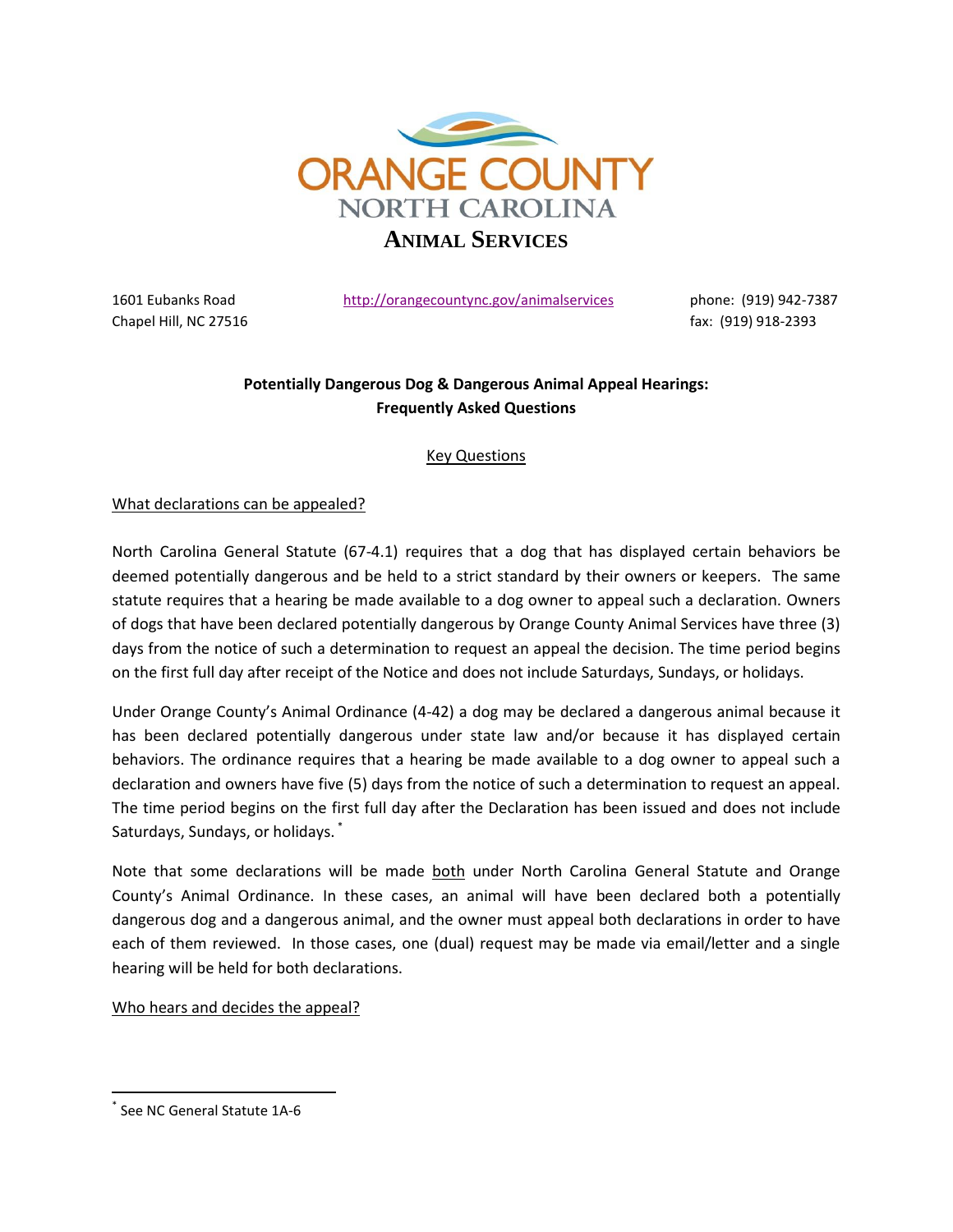Except for residents of Carrboro (see below), an appeal is provided by a panel composed of county residents from the Animal Services Hearing Panel Pool, a body appointed by the Board of County Commissioners. These individuals come from different parts of the county and they have different backgrounds. They are not employed by Animal Services.

Appeals made by residents of Carrboro are heard by the Town's Animal Control Appeal Board. The Animal Control Appeal Board consists of town residents who are appointed by the Carrboro Board of Aldermen. Except for being heard by the town's appeal board rather than an Animal Services hearing panel, the process of review is similar for Carrboro and other county residents.

### What is the timetable for appeals?

As suggested earlier, the timetable is different under North Carolina General Statute and Orange County's Animal Ordinance. A potentially dangerous dog appeal request made under state law must be made within three (3) days of being notified that your dog has been so declared. A dangerous animal declaration appeal request made under Orange County's Ordinance must be made within five (5) days of your dog being so declared (except for Carrboro residents who must make this appeal within three (3) days). The time period begins on the first day after the notification of the declaration. In counting the days, do not include Saturdays, Sundays, or holidays.<sup>\*</sup> If the notice was mailed then time period is extended by three days.

Animal Services must receive an appeal request within those time frames. If an appeal request is received after the time period granted in law, there is no legal obligation to provide the requested hearing, and there should be no expectation that a hearing will be held.

Once an appeal request is received, Animal Services staff will move quickly to schedule a hearing. Both state and local law require that the hearing be scheduled within ten (10) days of the date the appeal was received by Animal Services. This does not necessarily mean that the hearing will be conducted within 10 days. Animal Services staff is conscientious about ensuring that the hearing is held in a timely manner but the actual hearing date does depend upon the availability of members of the appeals body, the appellant and key witnesses. Please note that the dog(s) must be kept in accordance with the regulations/requirements of the declaration during this time.

## What is the purpose of the appeal hearing?

The purpose of the hearing is very specific. It is to determine whether the facts of a particular incident are consistent with the definition of a potentially dangerous dog under state law or the definition of a dangerous animal under local law. The appeals body will review information received from Animal Services staff, the animal owner, and any alleged victims (or owners of animal victims). If the appeals body finds by a preponderance of the evidence (or the greater weight of the evidence) that the facts of the case support the determination, it will uphold the determination. If the facts of the case do not

 $\overline{\phantom{a}}$ 

<sup>\*</sup> See NC General Statute 1A-6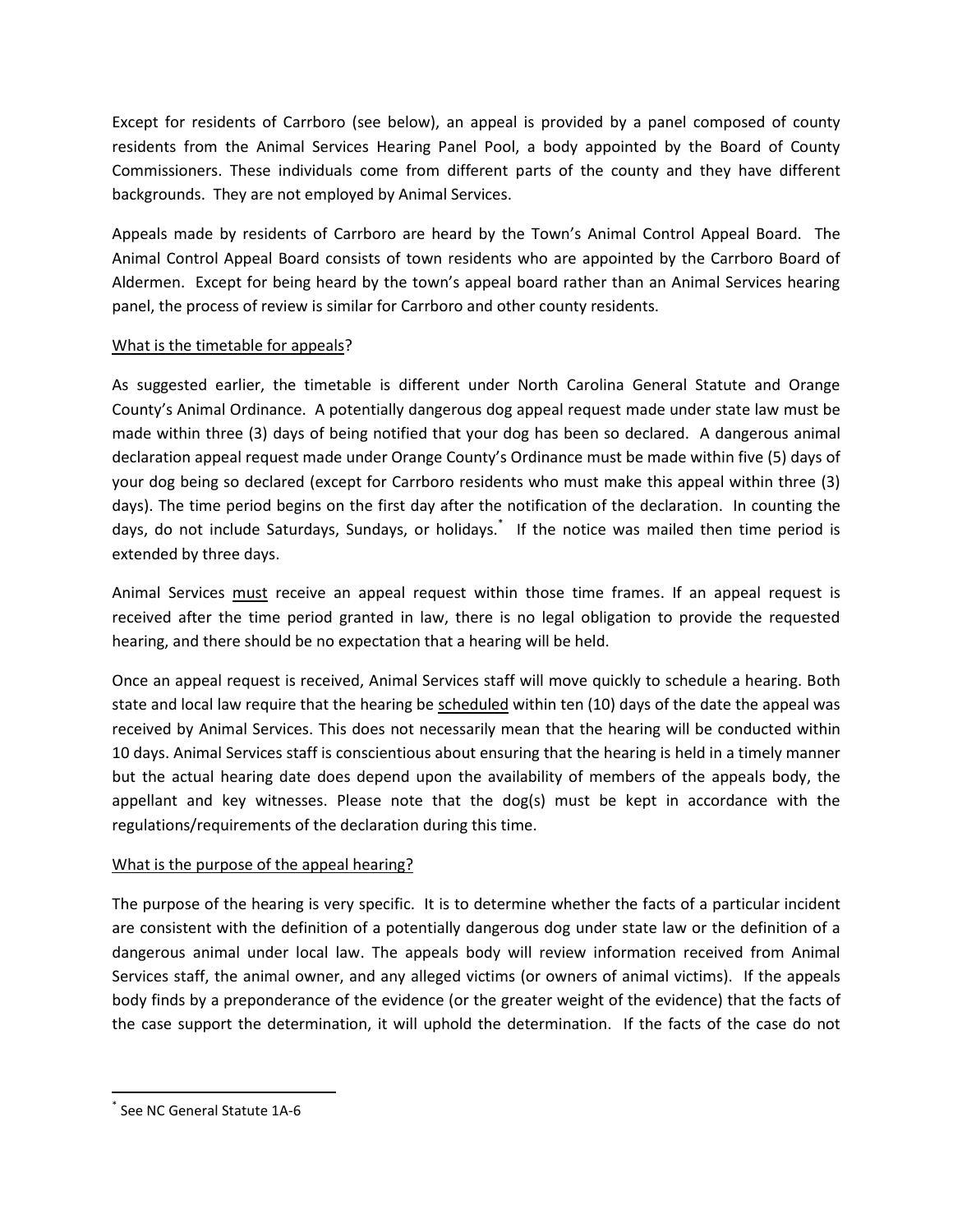support the determination, the appeals body will overturn the determination and the dog will no longer be declared a potentially dangerous dog and/or a dangerous animal.

Information about your dog's character and past behavior are not relevant in the hearing and will not be considered. In addition, information about whether your dog was acting in a way consistent with normal dog behavior is not relevant. Appellants are asked to refrain from being a "character witness" for the declared dog and they may be instructed to desist from doing so in an actual hearing.

#### What can I do if I don't agree with the appeal board's decision?

Anyone unhappy with the results of an appeal hearing has the right to file another appeal with the NC Superior Court. Pursuant to N.C. Gen. Stat. § 67-4.1(c) and Section 4-53 of the Orange County Animal Ordinance, both the "potentially dangerous dog" declaration made under state law and the "dangerous animal declaration" made under the county ordinance can be appealed by filing a notice of appeal and petition for review within ten (10) days of the final decision of the hearing panel. The time period begins one day after the hearing panel's decision, and *does* include weekends and legal holidays, unless the courthouse is closed for transactions on the final day, in which case the period for filing runs until the end of the next day which is not a Saturday, Sunday, or legal holiday. The filing of the notice of appeal and petition for review must be accompanied by a Superior Court filing fee of \$200, payable to the Orange County Clerk of Superior Court.

The appeal hearing before Superior Court is a de novo hearing, where a judge will hear and consider the evidence as if no hearing had taken place before the hearing panel, and make his or her own decision without any presumption in favor of the hearing panel's decision. You are encouraged to seek advice from an attorney when pursuing an appeal to Superior Court.

#### Are any other reviews available?

Another review exists under county ordinance but there is none under state law. If you do not appeal the dangerous animal declaration made under the Ordinance, or the appellate board upholds the declaration, the Ordinance provides a means for the Animal Services Director to review the declaration after approximately eighteen (18) months.

Pursuant to Section 4-42(k) of the Orange County Animal Ordinance, beginning six months after the first annual inspection of the secure enclosure, the owner of an animal declared dangerous may annually request review of the declaration by completing an application provided by Animal Services and submitting an assessment of the animal by a competent person accredited by the Certification Council for Professional Dog Trainers or another recognized and approved body.

Based upon the application, assessment outcomes and other criteria described in Section 4-42(k), the Animal Services Director may revoke the declaration. The Animal Services Director is not, however, able to revoke the declaration of a dog as a "potentially dangerous dog" made pursuant to North Carolina's dangerous dog law.